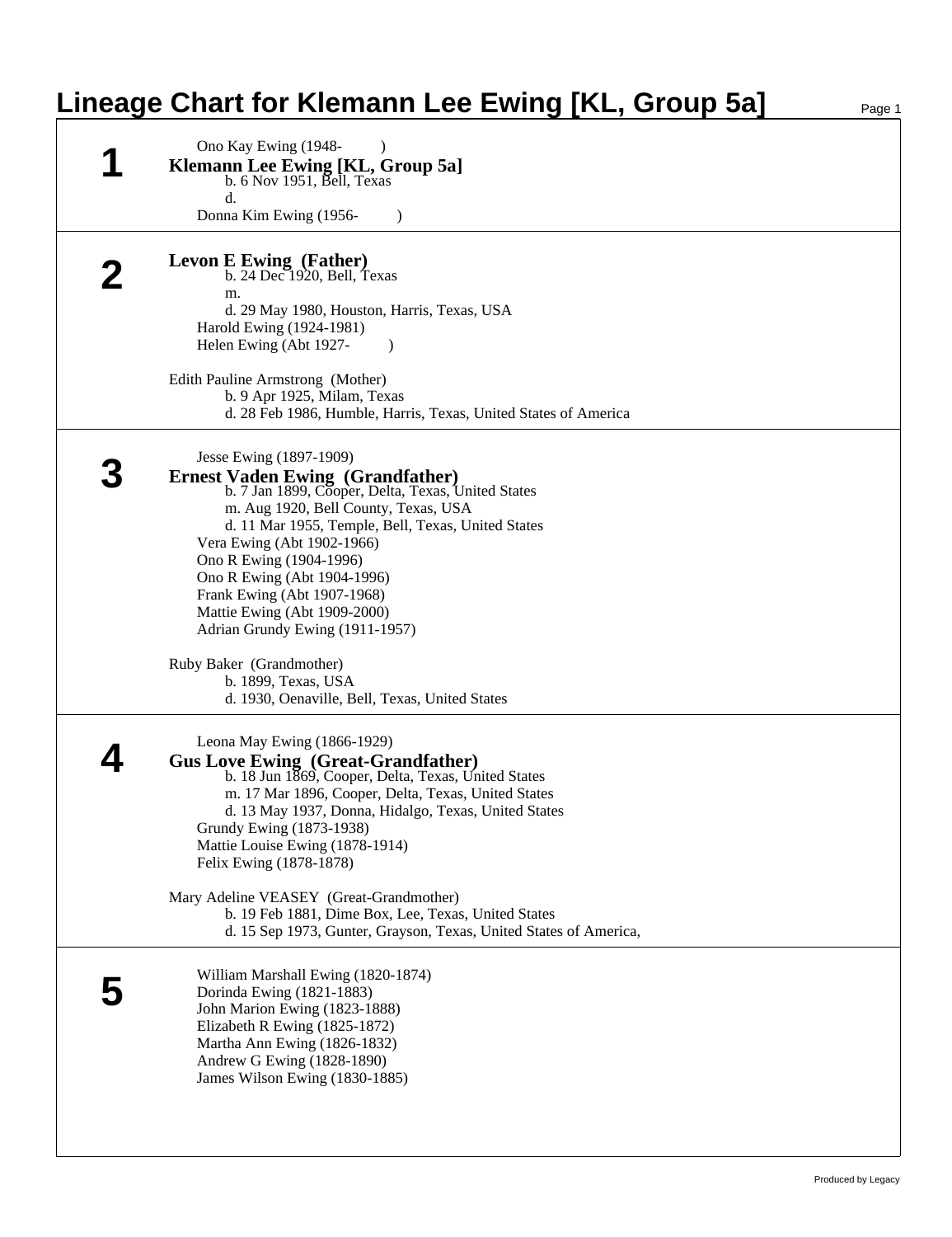## **Lineage Chart for Klemann Lee Ewing [KL, Group 5a]** Page 2

|   | <b>Felix Grundy Ewing (2nd Great-Grandfather)</b><br>b. 2 Jan 1832, Jackson, Madison, Tennessee, United States<br>m. 20 Apr 1865, Hopkins, Texas, United States<br>d. 6 Jul 1878, Cooper, Delta, Texas, United States<br>Emily Pecune Ewing (1833-1908)<br>Henry Lewis Ewing (1835-1926)<br>Travis Ewing (1837-1861)<br>Thadeus C Ewing (1839-1899)<br>Hettie Amanda Ewing (1841-1883)<br>Mary Frances Ewing (1843-1858)<br>Edley Ewing (1845-1922)<br>Martha Lucinda Vaden (2nd Great-Grandmother)<br>b. 19 Jul 1842, Smith, Tennessee, United States<br>d. 4 Sep 1916, Greenville, Hunt, Texas, United States |
|---|-----------------------------------------------------------------------------------------------------------------------------------------------------------------------------------------------------------------------------------------------------------------------------------------------------------------------------------------------------------------------------------------------------------------------------------------------------------------------------------------------------------------------------------------------------------------------------------------------------------------|
| Ő | <b>Wilson Edley Ewing (3rd Great-Grandfather)</b><br>b. 2 Aug 1800, Davidson, Davidson, Tennessee, United States<br>m. Jul 1819, Jefferson, Alabama, United States<br>d. 18 Apr 1869, Tarrant, Hopkins, Texas, United States<br>William Ewing (1802-1869)<br>Andrew B Ewing (1805-<br>Amanda Melvina Ewing (1809-1873)<br>James L. Ewing (1812-1836)<br>Hannah DeSpain (3rd Great-Grandmother)                                                                                                                                                                                                                  |
|   | b. 19 Nov 1802, Green, Kentucky, United States<br>d. 28 Jan 1865, Commerce, Hunt, Texas, United States<br>Andrew Jr Ewing (1768-1830)<br>Margaret Ewing (1769-1862)                                                                                                                                                                                                                                                                                                                                                                                                                                             |
|   | William Ewing (1771-1836)<br>William Ewing (1771-1845)<br>Amelia Ewing (1774-1836)<br>Nathan E Ewing (1776-1830)<br>Nathan Ewing (1776-1830)<br><b>Edley Ewing (4th Great-Grandfather)</b><br>b. 1778, Rockingham, Virginia, United States<br>m. 1798, Nashville, Davidson, Tennessee, United States<br>d. 1848, San Augustine, San Augustine, Texas, United States<br>Elizabeth Ewing (1779-1879)                                                                                                                                                                                                              |
|   | Elizabeth Love (4th Great-Grandmother)<br>b. 22 Jan 1780, Augusta, Virginia, United States<br>d. 1841, San Augustine, San Augustine, Texas, United States                                                                                                                                                                                                                                                                                                                                                                                                                                                       |
|   | Henry Ewing (1736-1796)<br><b>Andrew Ewing (5th Great-Grandfather)</b><br>b. 15 Mar 1740, Rockingham, Virginia<br>m. 11 Dec 1760, Virginia, United States<br>d. 30 Apr 1813, Nashville, Davidson, Tennessee, United States<br>John Ewing (1741-1822)<br>Elizabeth Ewing (1743-<br>Nancy Ewing (1745-<br>$\lambda$                                                                                                                                                                                                                                                                                               |